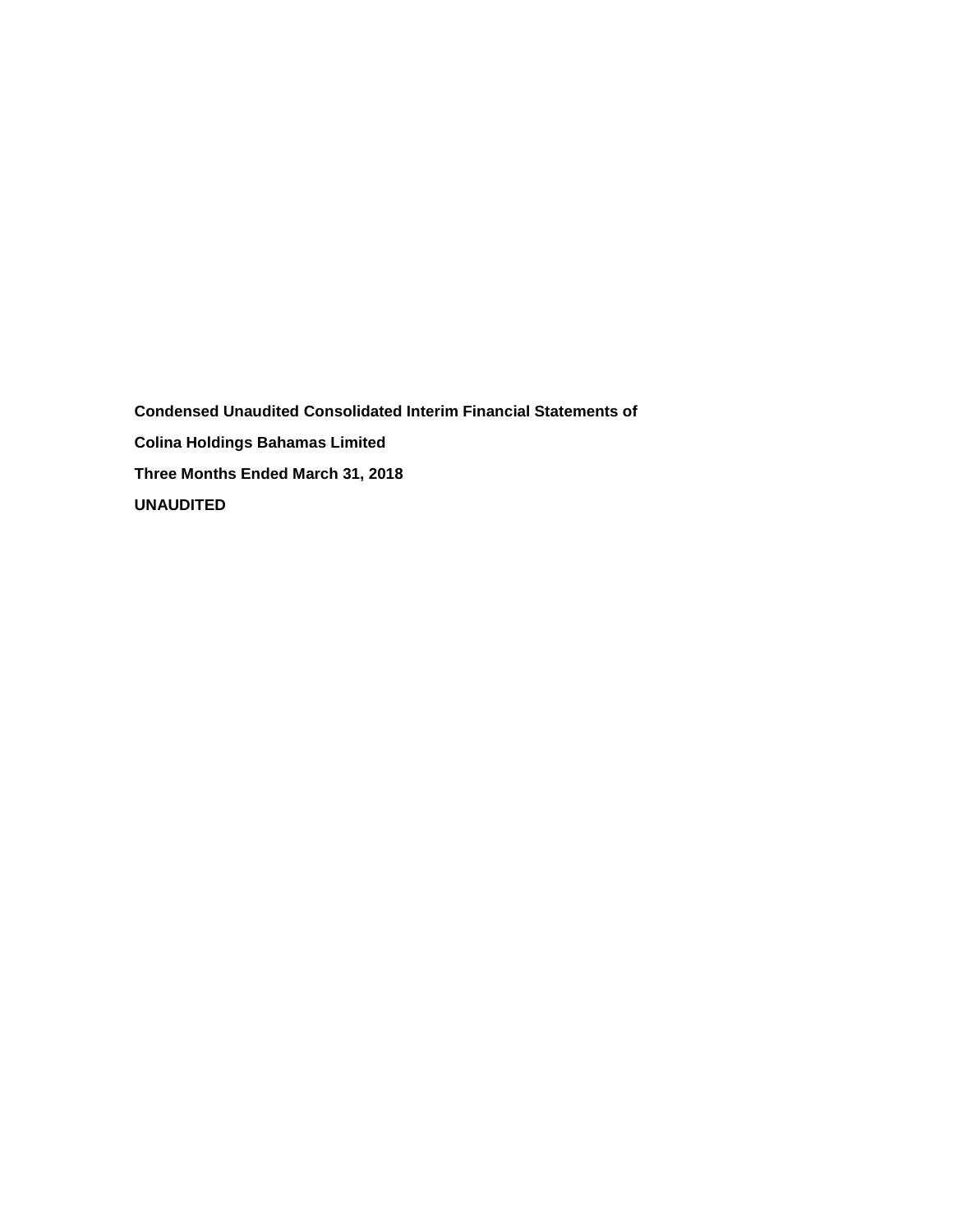## **Message from the Chairman**

Dear Shareholders,

The Board of Directors is pleased to present the Company's results for the quarter ended March 31, 2018.

Total net income for the three months ended March 31, 2018 totalled \$4.6 million, compared with \$5.6 million during the same period in the prior year. Similarly, net income attributable to the Company's ordinary shareholders was \$3.6 million or \$0.15 per ordinary share, compared to \$4.6 million or \$0.19 per ordinary share for the same period in the prior year.

Total gross premium revenues totalled \$34.7 million compared to \$32.5 million for the three months ended March 31, 2017. The decrease in net income is primarily attributed to an increase in net policyholder benefits relative to prior year experience. Net policyholder benefits were \$3.8 million higher in the first quarter of 2018 compared to 2017. Offsetting the fluctuations in benefit payments, however, was an increase in net investment income to \$7.7 million for the first quarter of 2018 compared to \$5.4 million for the same period in the prior year.

Our high quality investments and disciplined execution of our strategies continue to fortify the Company's balance sheet. Total assets stand at \$757.7 million, compared to \$743.5 million as at December 31, 2017. Similarly, we will continue our long-term strategy to direct new investments in high quality, fixed-income securities to ensure that invested assets remain the largest proportion of our total assets, which at March 31, 2018 comprised 80.1% of total assets.

The Board of Directors is also pleased to announce that the final dividend payment totalling \$4.0 million in respect of fiscal 2017 performance was declared for Class "A" Ordinary Shareholders and also approved were preference shareholder dividend payments of \$0.6 million in respect of the first quarter of 2018.

Overall, we are pleased that the Company continues to maintain its balance sheet strength and is well positioned to meet its targeted financial objectives over the long term. CHBL will continue to seek out opportunities which will enable the Company to deliver sustainable earnings in the future.

*Smul* 

\_\_\_\_\_\_\_\_\_\_\_\_\_\_\_\_\_\_\_\_\_\_\_\_\_\_\_\_

Terence Hilts Chairman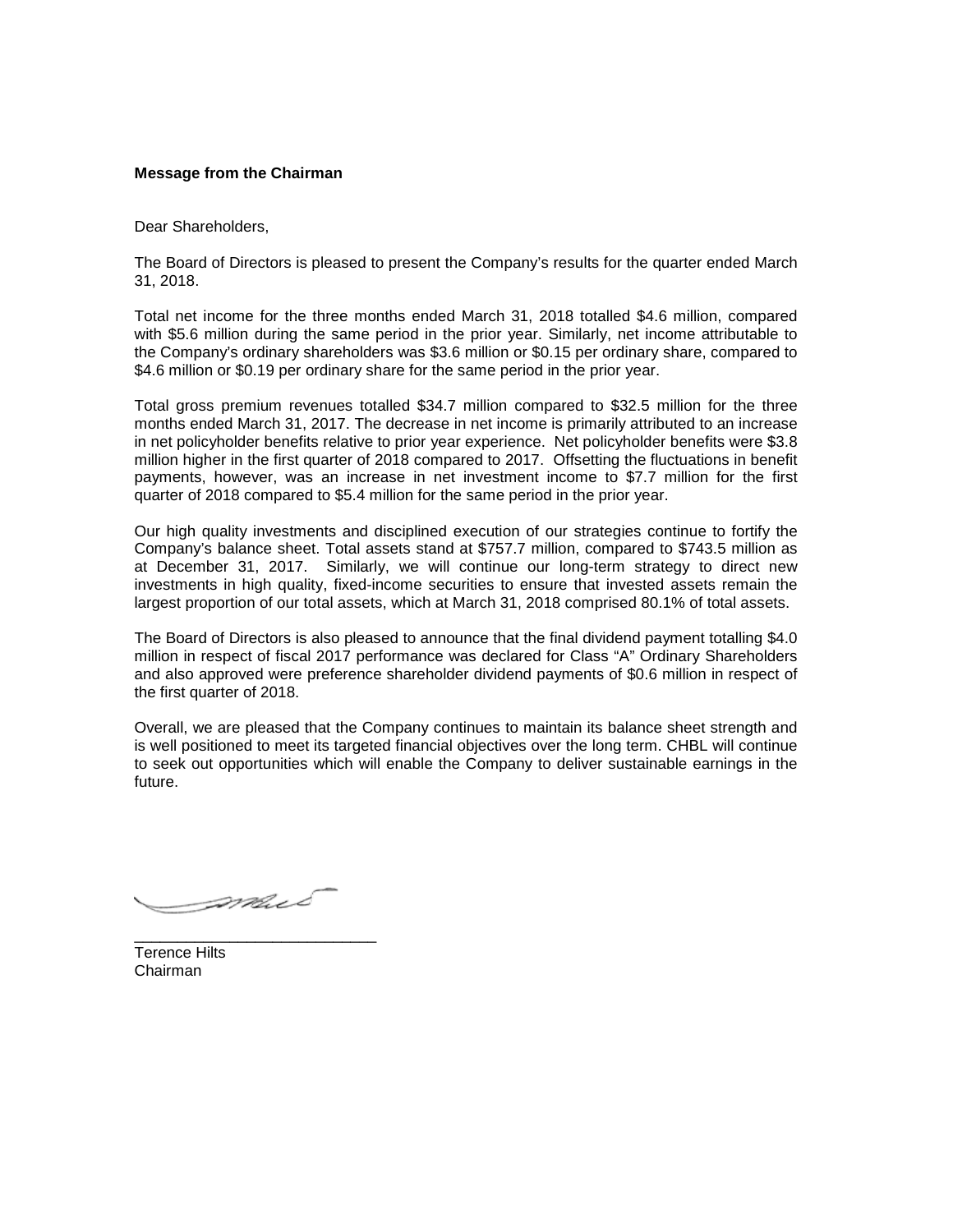## **COLINA HOLDINGS BAHAMAS LIMITED Condensed Unaudited Consolidated Interim Statement of Financial Position**

As at March 31, 2018 with comparative figures as at December 31, 2017 (Expressed in Bahamian dollars)

|                                                  | March 31,<br>2018 |             | December 31,<br>2017 |             |  |  |
|--------------------------------------------------|-------------------|-------------|----------------------|-------------|--|--|
| <b>ASSETS</b>                                    |                   |             |                      |             |  |  |
| Term deposits                                    | \$                | 59,289,190  | \$                   | 52,006,821  |  |  |
| Investment securities and other financial assets |                   | 375,502,792 |                      | 370,954,280 |  |  |
| Mortgages and commercial loans                   |                   | 32,635,639  |                      | 33,851,653  |  |  |
| Policy loans                                     |                   | 68,860,909  |                      | 69,407,663  |  |  |
| Investment properties                            |                   | 54,845,002  |                      | 54,845,002  |  |  |
| Investment in associates                         |                   | 15,934,986  |                      | 15,545,657  |  |  |
| Total invested assets                            |                   | 607,068,518 |                      | 596,611,076 |  |  |
| Cash and demand balances                         |                   | 68,009,764  |                      | 50,741,986  |  |  |
| Receivables and other assets                     |                   | 48,859,339  |                      | 62,588,326  |  |  |
| Property and equipment                           |                   | 17,951,014  |                      | 17,572,151  |  |  |
| Goodwill                                         |                   | 13,164,419  |                      | 13,164,419  |  |  |
| Other intangible assets                          |                   | 2,692,492   |                      | 2,808,416   |  |  |
| <b>Total assets</b>                              | \$                | 757,745,546 | \$                   | 743,486,374 |  |  |
| <b>LIABILITIES</b>                               |                   |             |                      |             |  |  |
| Provision for future policy benefits             | \$                | 424,176,698 | \$                   | 421,667,568 |  |  |
| Policy dividends on deposit                      |                   | 28,004,454  |                      | 28,196,322  |  |  |
| Total policy liabilities                         |                   | 452,181,152 |                      | 449,863,890 |  |  |
| Repurchase agreement                             |                   | 21,000,000  |                      | 21,000,000  |  |  |
| Other liabilities                                |                   | 91,815,245  |                      | 78,290,479  |  |  |
| <b>Total liabilities</b>                         |                   | 564,996,397 |                      | 549,154,369 |  |  |
| <b>EQUITY</b>                                    |                   |             |                      |             |  |  |
| Ordinary shares                                  |                   | 24,729,613  |                      | 24,729,613  |  |  |
| Contributed capital                              |                   | 5,960,299   |                      | 5,960,299   |  |  |
| <b>Revaluation reserve</b>                       |                   | 14,766,687  |                      | 15,228,318  |  |  |
| Retained earnings                                |                   | 83,421,464  |                      | 83,741,479  |  |  |
| Total ordinary shareholders' equity              |                   | 128,878,063 |                      | 129,659,709 |  |  |
| Preference shares                                |                   | 42,500,000  |                      | 42,500,000  |  |  |
| Total shareholders' equity                       |                   | 171,378,063 |                      | 172,159,709 |  |  |
| Non-controlling interests                        |                   | 21,371,086  |                      | 22,172,296  |  |  |
| <b>Total equity</b>                              |                   | 192,749,149 |                      | 194,332,005 |  |  |
| <b>Total liabilities and equity</b>              | \$                | 757,745,546 | \$                   | 743,486,374 |  |  |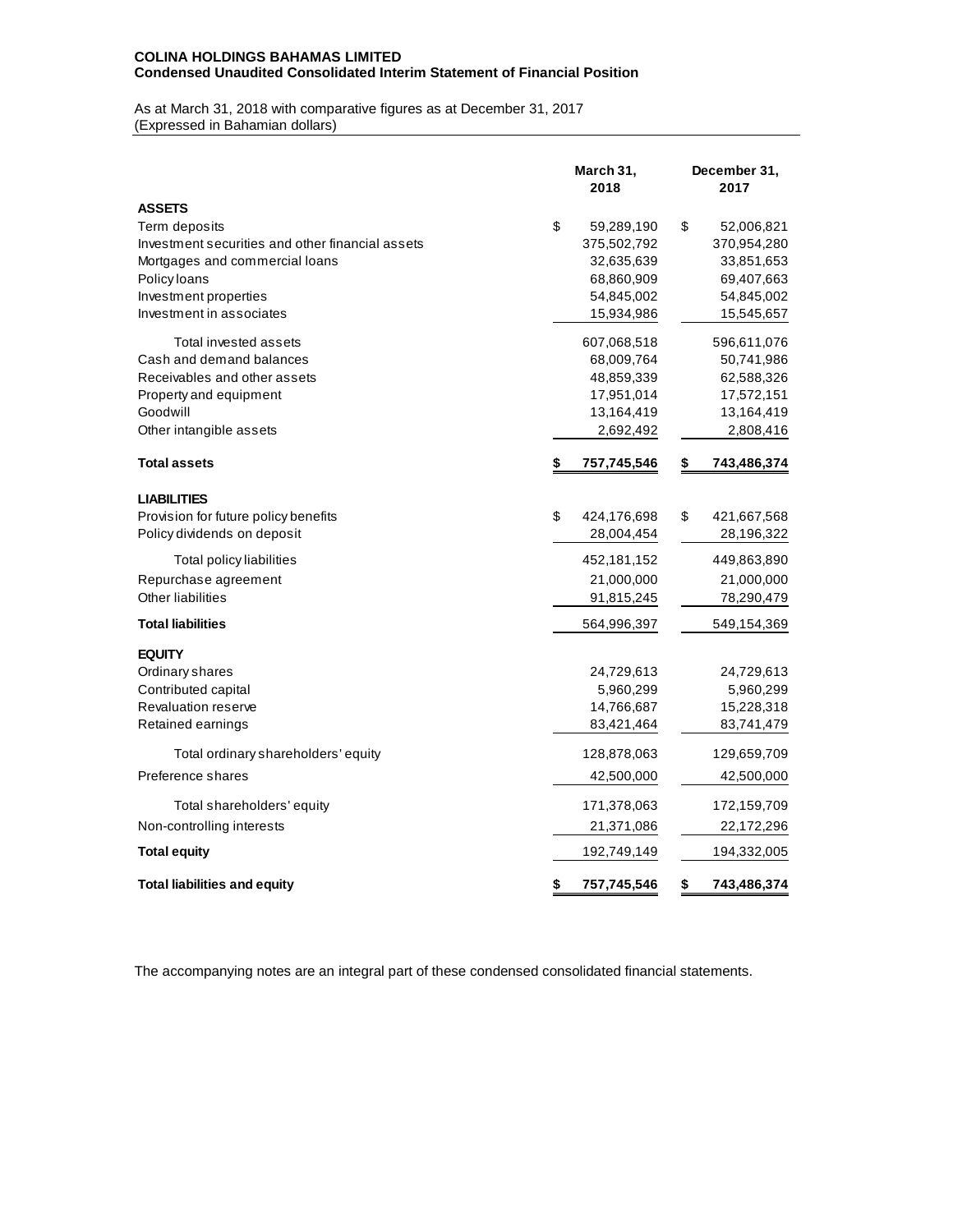### **COLINA HOLDINGS BAHAMAS LIMITED Condensed Unaudited Statement of Profit or Loss and Other Comprehensive Income**

## For the three months ended March 31, 2018

with comparative figures for the three months ended March 31, 2017

(Expressed in Bahamian dollars)

|                                                 | 3 Months Ended<br>March 31, 2018 |            | 3 Months Ended<br>March 31, 2017 |            |  |  |  |
|-------------------------------------------------|----------------------------------|------------|----------------------------------|------------|--|--|--|
| Revenues:                                       |                                  |            |                                  |            |  |  |  |
| Premium revenue                                 | \$                               | 34,743,012 | \$                               | 32,530,159 |  |  |  |
| Less: Reinsurance premiums                      |                                  | 3,122,249  |                                  | 3,094,632  |  |  |  |
| Net premium revenue                             |                                  | 31,620,763 |                                  | 29,435,527 |  |  |  |
| Net investment income                           |                                  | 7,678,412  |                                  | 5,419,890  |  |  |  |
| Share of net gain of associates                 |                                  | 389,330    |                                  | 324,008    |  |  |  |
| Net commission income                           |                                  | 881,939    |                                  | 735,176    |  |  |  |
| Investment management and other fees            |                                  | 3,141,551  |                                  | 2,982,799  |  |  |  |
| Other income and fees                           |                                  | 945,217    |                                  | 1,276,739  |  |  |  |
| Total revenues                                  |                                  | 44,657,212 |                                  | 40,174,139 |  |  |  |
| <b>Benefits and expenses:</b>                   |                                  |            |                                  |            |  |  |  |
| Policyholders' benefits                         |                                  | 28,112,983 |                                  | 23,736,555 |  |  |  |
| Less: Reinsurance recoveries                    |                                  | 4,118,469  |                                  | 3,530,633  |  |  |  |
| Net policyholders' benefits                     |                                  | 23,994,514 |                                  | 20,205,922 |  |  |  |
| Changes in provision for future policy benefits |                                  | 2,509,130  |                                  | 775,766    |  |  |  |
| General and administrative expenses             |                                  | 9,543,481  |                                  | 9,227,322  |  |  |  |
| Commission expense                              |                                  | 2,202,121  |                                  | 2,293,896  |  |  |  |
| Premium and other tax expense                   |                                  | 1,311,192  |                                  | 1,543,999  |  |  |  |
| Finance costs and interest                      |                                  | 256,267    |                                  | 287,013    |  |  |  |
| Other expenses                                  |                                  | 285,303    |                                  | 258,659    |  |  |  |
| Total benefits and expenses                     |                                  | 40,102,008 |                                  | 34,592,577 |  |  |  |
| Net income for the period:                      |                                  | 4,555,204  | \$                               | 5,581,562  |  |  |  |
| Net income attributable to:                     |                                  |            |                                  |            |  |  |  |
| Equity shareholders of the Company              | \$                               | 4,247,661  | \$                               | 5,238,005  |  |  |  |
| Non-controlling interests                       |                                  | 307,543    |                                  | 343,557    |  |  |  |
| Net income for the period                       | \$                               | 4,555,204  | \$                               | 5,581,562  |  |  |  |
| Basic earnings per ordinary share (Note 4)      | \$                               | 0.15       | \$                               | 0.19       |  |  |  |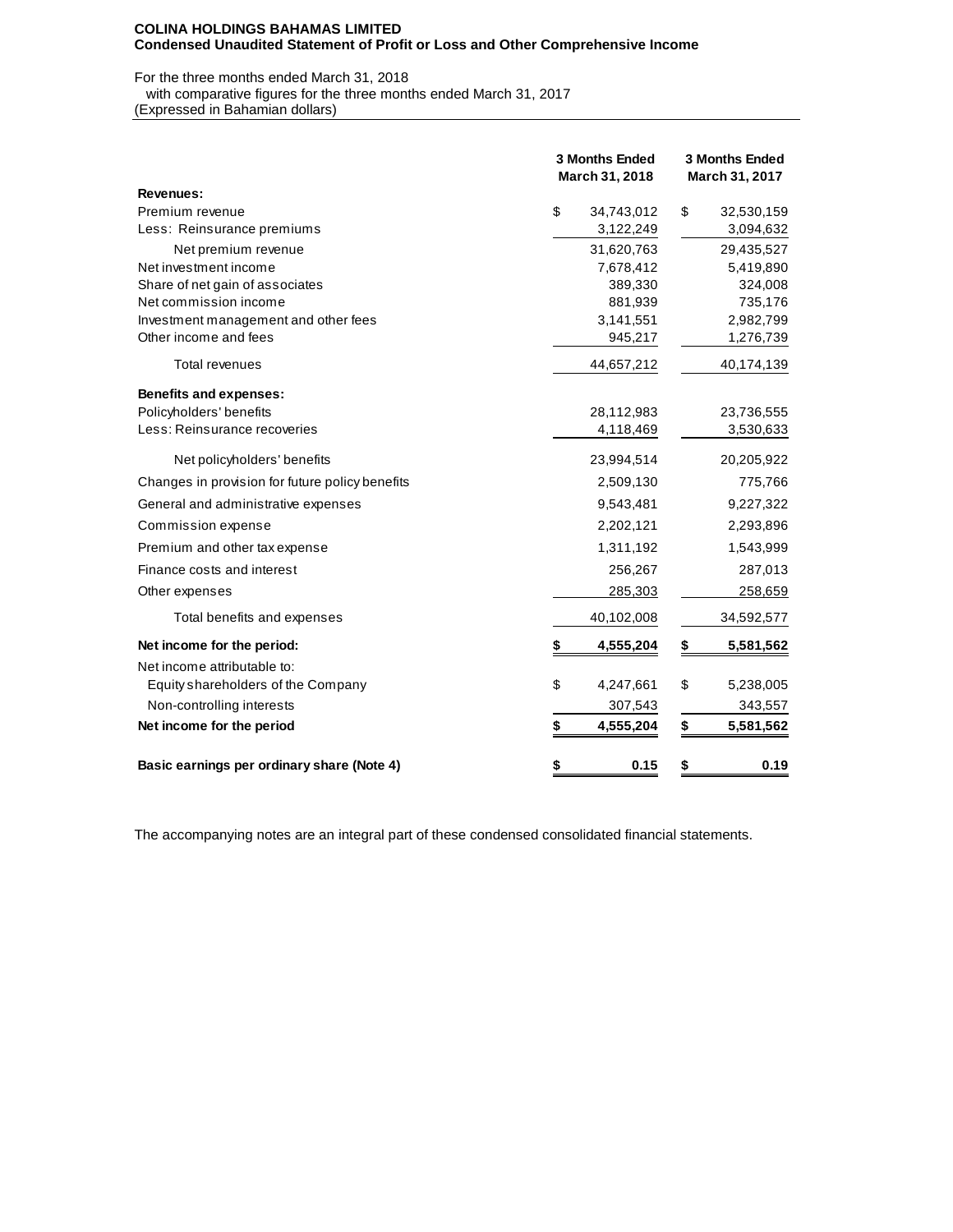### **COLINA HOLDINGS BAHAMAS LIMITED Condensed Unaudited Statement of Profit or Loss and Other Comprehensive Income**

For the three months ended March 31, 2018

with comparative figures for the three months ended March 31, 2017

(Expressed in Bahamian dollars)

|                                               | <b>3 Months Ended</b><br>March 31, 2018 |            |           | <b>3 Months Ended</b><br>March 31, 2017 |  |  |  |
|-----------------------------------------------|-----------------------------------------|------------|-----------|-----------------------------------------|--|--|--|
| Net income for the period                     | \$                                      | 4,555,204  | \$        | 5,581,562                               |  |  |  |
| Other comprehensive income:                   |                                         |            |           |                                         |  |  |  |
| Change in available-for-sale financial assets |                                         | (583, 445) |           | (168, 918)                              |  |  |  |
| Total comprehensive income for the period     |                                         | 3,971,759  |           | 5,412,644                               |  |  |  |
| Attributable to:                              |                                         |            |           |                                         |  |  |  |
| Equity shareholders of the Company            | \$                                      | 3,664,216  | \$        | 5,069,087                               |  |  |  |
| Non-controlling interests                     |                                         | 307,543    |           | 343,557                                 |  |  |  |
| Total comprehensive income for the period     |                                         | S          | 5,412,644 |                                         |  |  |  |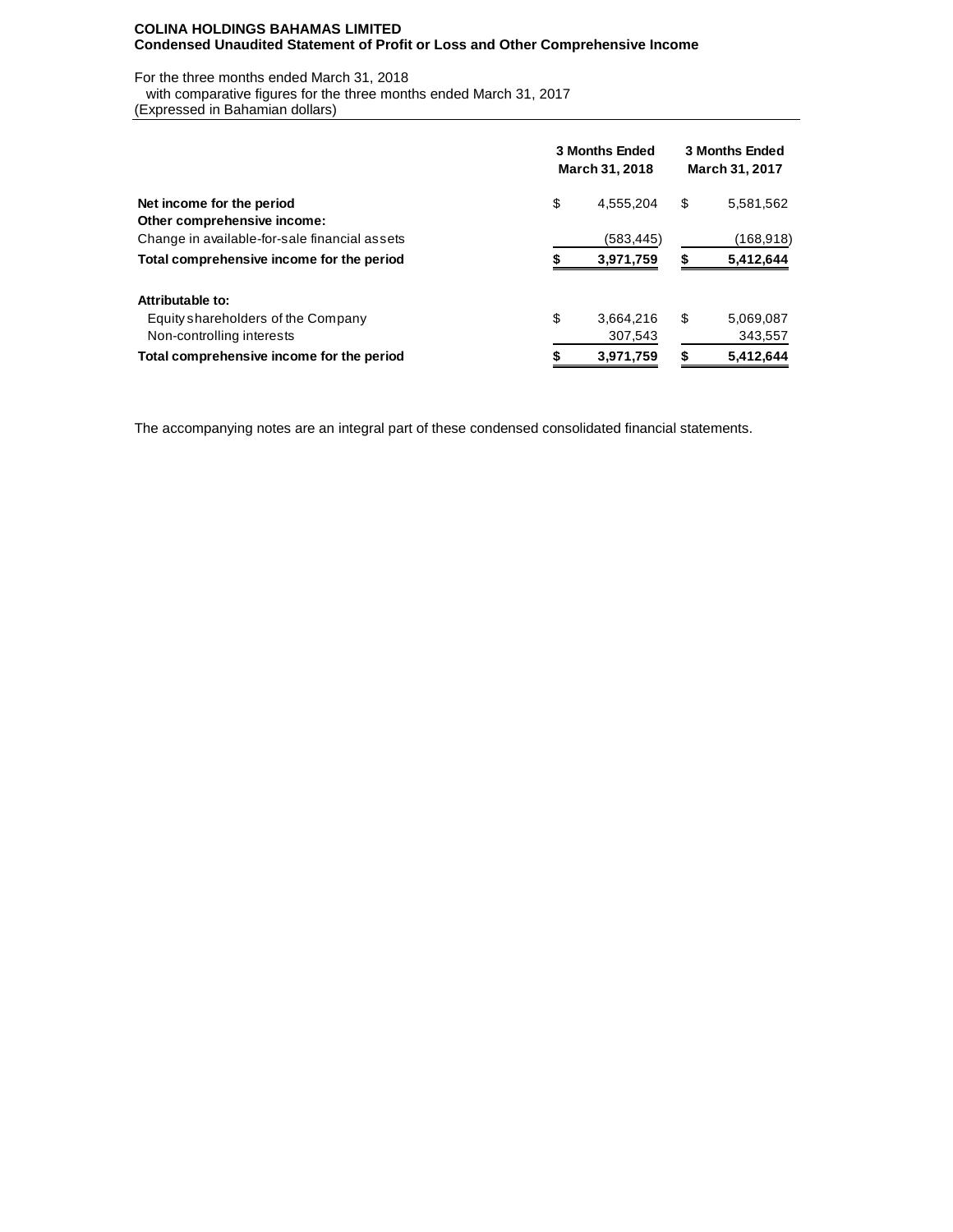### **COLINA HOLDINGS BAHAMAS LIMITED Condensed Unaudited Consolidated Statement of Changes in Equity**

# For the three months ended March 31, 2018

 with comparative figures for the three months ended March 31, 2017 (Expressed in Bahamian dollars)

|                                                                                           | Ordinary<br><b>Share</b><br>Capital |   | <b>Treasury</b><br><b>Shares</b> |      | <b>Share</b><br>Premium | <b>Revaluation</b><br><b>Reserve</b> |      | Preference<br><b>Share</b><br>Capital | <b>Retained</b><br>Earnings | Non-controlling<br><b>Interests</b> |      | <b>Total</b><br>Equity |
|-------------------------------------------------------------------------------------------|-------------------------------------|---|----------------------------------|------|-------------------------|--------------------------------------|------|---------------------------------------|-----------------------------|-------------------------------------|------|------------------------|
| Balance, January 1, 2017<br>Net loss on remeasurement of<br>available-for-sale securities | 24,729,613 \$                       |   | $(50, 549)$ \$                   |      | 5,960,299 \$            | 12,492,293                           | - \$ | 42,500,000 \$                         | 75,020,518 \$               | 20,720,109                          | - \$ | 181,372,283            |
| to fair value                                                                             |                                     |   |                                  |      |                         | (168, 918)                           |      |                                       |                             |                                     |      | (168, 918)             |
| Net income for the period                                                                 |                                     |   |                                  |      |                         |                                      |      |                                       | 5,238,005                   | 343,557                             |      | 5,581,562              |
| Changes in non-controlling interests                                                      |                                     |   |                                  |      |                         |                                      |      |                                       |                             | 91,785                              |      | 91,785                 |
| Ordinary share dividend                                                                   |                                     |   |                                  |      |                         |                                      |      |                                       | (3,956,738)                 |                                     |      | (3,956,738)            |
| Preference share dividend                                                                 |                                     |   |                                  |      |                         |                                      |      |                                       | (612, 118)                  |                                     |      | (612, 118)             |
| Balance, March 31, 2017                                                                   | 24,729,613                          |   | (50, 549)                        | S    | 5,960,299               | 12,323,375                           |      | 42,500,000                            | 75,689,667                  | 21, 155, 451                        |      | 182,307,856            |
| Balance, January 1, 2018<br>Net loss on remeasurement of                                  | \$<br>24,729,613 \$                 |   |                                  |      | 5,960,299 \$            | 15,228,318                           | \$   | 42,500,000 \$                         | 83,741,479 \$               | 22,172,296                          | -\$  | 194,332,005            |
| available-for-sale securities<br>to fair value<br>Net fair value gain transferred to      |                                     |   |                                  |      |                         | (583, 445)                           |      |                                       |                             |                                     |      | (583, 445)             |
| income on disposal of<br>available-for-sale securities                                    |                                     |   |                                  |      |                         | 121,814                              |      |                                       |                             |                                     |      | 121,814                |
| Net income for the period                                                                 |                                     |   |                                  |      |                         |                                      |      |                                       | 4,247,661                   | 307,543                             |      | 4,555,204              |
| Changes in non-controlling interests                                                      |                                     |   |                                  |      |                         |                                      |      |                                       |                             | (1, 108, 753)                       |      | (1, 108, 753)          |
| Ordinary share dividend                                                                   |                                     |   |                                  |      |                         |                                      |      |                                       | (3.956.738)                 |                                     |      | (3,956,738)            |
| Preference share dividend                                                                 |                                     |   |                                  |      |                         |                                      |      |                                       | (610, 938)                  |                                     |      | (610, 938)             |
| Balance, March 31, 2018                                                                   | 24,729,613                          | S |                                  | - \$ | 5,960,299               | 14,766,687                           |      | 42,500,000                            | 83,421,464                  | 21,371,086                          |      | 192,749,149            |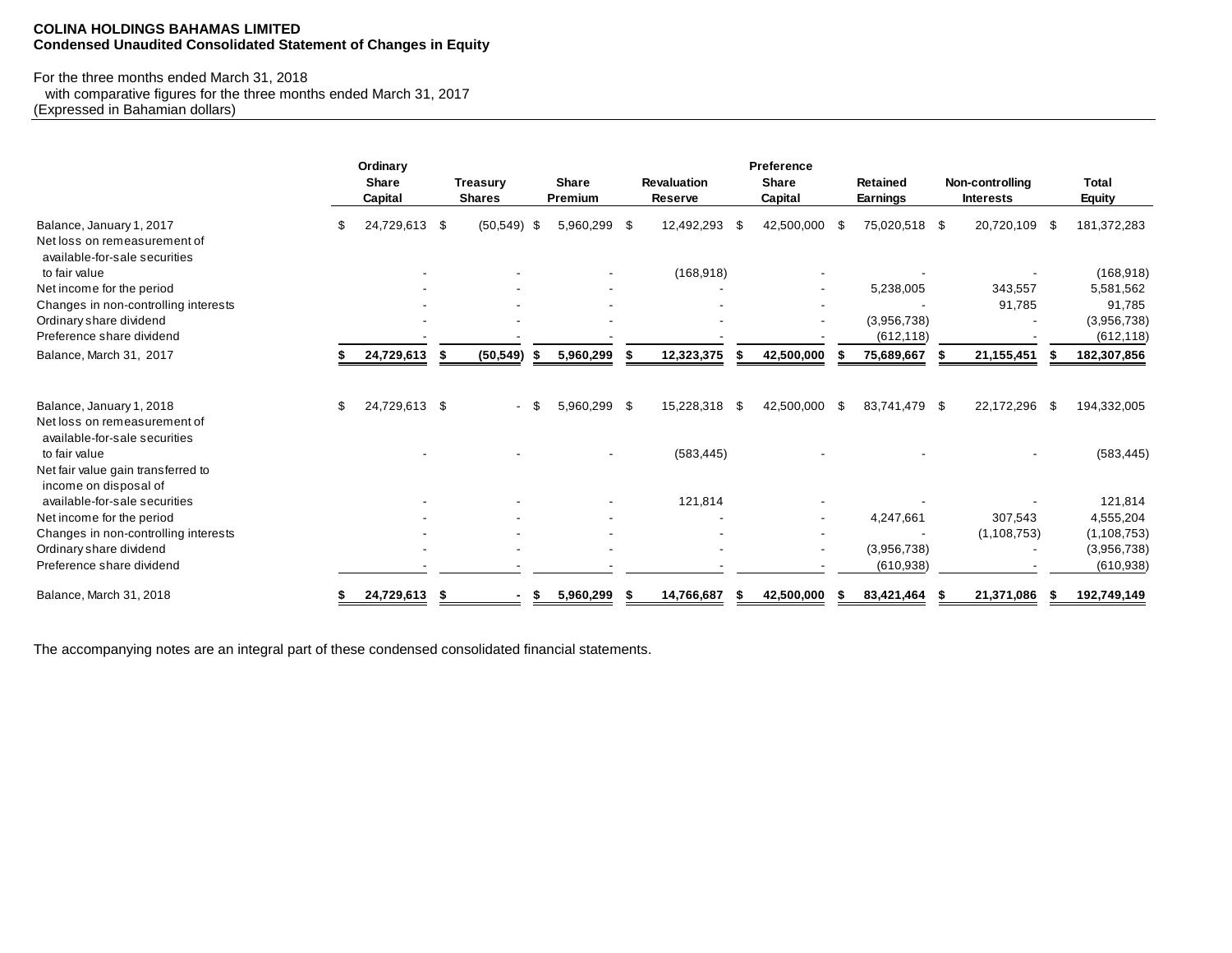#### **COLINA HOLDINGS BAHAMAS LIMITED Condensed Unaudited Consolidated Statement of Cash Flows**

For the three months ended March 31, 2018 with comparative figures for the three months ended March 31, 2017

(Expressed in Bahamian dollars)

|                                                      | <b>3 Months Ended</b><br>March 31, 2018 |               |    | <b>3 Months Ended</b><br>March 31, 2017 |
|------------------------------------------------------|-----------------------------------------|---------------|----|-----------------------------------------|
| Cash flows from operating activities:                |                                         |               |    |                                         |
| Net income                                           | \$                                      | 4,555,204     | \$ | 5,581,562                               |
| Adjustments to reconcile net income to net cash      |                                         |               |    |                                         |
| used in operating activities:                        |                                         |               |    |                                         |
| Change in unrealized gains on fair value             |                                         |               |    |                                         |
| through income securities                            |                                         | 809,273       |    | 2,969,034                               |
| Increase in provision for future policy benefits     |                                         | 2,509,130     |    | 775,766                                 |
| Changes in loss provisions for loans and receivables |                                         | 116,854       |    | 15,151                                  |
| Depreciation and amortization charges                |                                         | 233,735       |    | 436,290                                 |
| Net realized loss on fair value through              |                                         |               |    |                                         |
| income securities                                    |                                         | 102,549       |    | 236,112                                 |
| Net realized gain on sale of available-for-sale      |                                         |               |    |                                         |
| securities                                           |                                         | (117, 243)    |    | (246, 932)                              |
| Interest income                                      |                                         | (8, 199, 639) |    | (8,507,795)                             |
| Dividend income                                      |                                         | (882, 248)    |    | (601, 205)                              |
| Finance costs                                        |                                         | 541,570       |    | 563,401                                 |
| Operating cash flows before changes in operating     |                                         |               |    |                                         |
| assets and liabilities                               |                                         | (330, 815)    |    | 1,221,384                               |
| Changes in operating assets and liabilities:         |                                         |               |    |                                         |
| Decrease/(increase) in other assets                  |                                         | 12,293,361    |    | (18, 283, 616)                          |
| Increase in other liabilities                        |                                         | 13,334,745    |    | 6,753,931                               |
| Net cash provided by/(used) in operating activities  |                                         | 25,297,291    |    | (10,308,301)                            |

(Continued)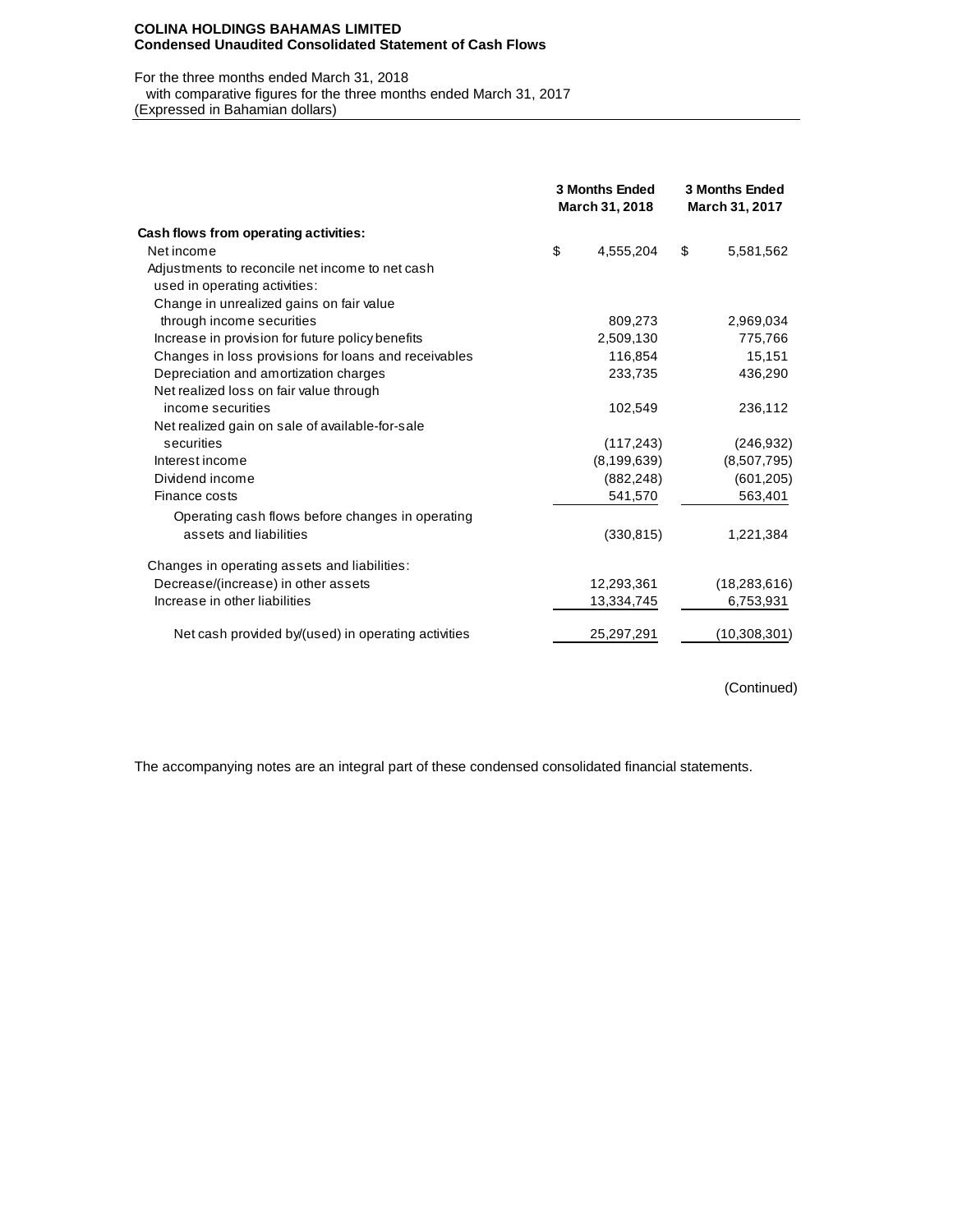#### **COLINA HOLDINGS BAHAMAS LIMITED Condensed Unaudited Consolidated Statement of Cash Flows**

For the three months ended March 31, 2018

with comparative figures for the three months ended March 31, 2017

(Expressed in Bahamian dollars)

|                                                          | March 31, 2018  | March 31, 2017  |
|----------------------------------------------------------|-----------------|-----------------|
| Cash flows from investing activities:                    |                 |                 |
| Decrease in term deposits with original maturities       |                 |                 |
| greater than 90 days                                     | 1,240,293       | 9,116,327       |
| Fair value through income securities purchased           | (18, 195, 996)  | (20,527,350)    |
| Proceeds on disposal of fair value through income        |                 |                 |
| securities                                               | 15,560,436      | 19,830,177      |
| Available-for-sale securities purchased                  | (6,947,275)     | (1,335,612)     |
| Proceeds on disposal of available-for-sale securities    | 3,778,113       | 1,848,682       |
| Net decrease in loans to policyholders                   | 517,558         | 493,512         |
| Loan to SBL Ltd.                                         | 2,124,378       | 5,000,000       |
| Net decrease in mortgage and commercial loans            | 1,385,126       | 1,005,211       |
| Interest received                                        | 6,864,788       | 8,027,081       |
| Dividends received                                       | 882,248         | 601,205         |
| Additions to property and equipment                      | (496, 674)      | (40, 107)       |
| Net cash provided by investing activities                | 6,712,995       | 24,019,126      |
| Cash flows used in financing activities:                 |                 |                 |
| Changes in non-controlling interests                     | (1, 108, 753)   | 91,785          |
| Repayments on borrowings                                 | (1, 847)        | (5,000,000)     |
| Interest paid on guaranteed investment & other contracts | (541, 570)      | (563, 401)      |
| Dividend to ordinary shareholders                        | (3,956,738)     | (3,956,738)     |
| Dividend to preference shareholders                      | (610, 938)      | (612, 118)      |
| Net cash used in financing activities                    | (6,219,846)     | (10,040,472)    |
| Net increase in cash and cash equivalents                | 25,790,440      | 3,670,353       |
| Cash and cash equivalents, beginning of period           | 52,432,068      | 17,783,065      |
| Cash and cash equivalents, end of period (Note 3)        | 78,222,508<br>S | 21,453,418<br>S |

(Concluded)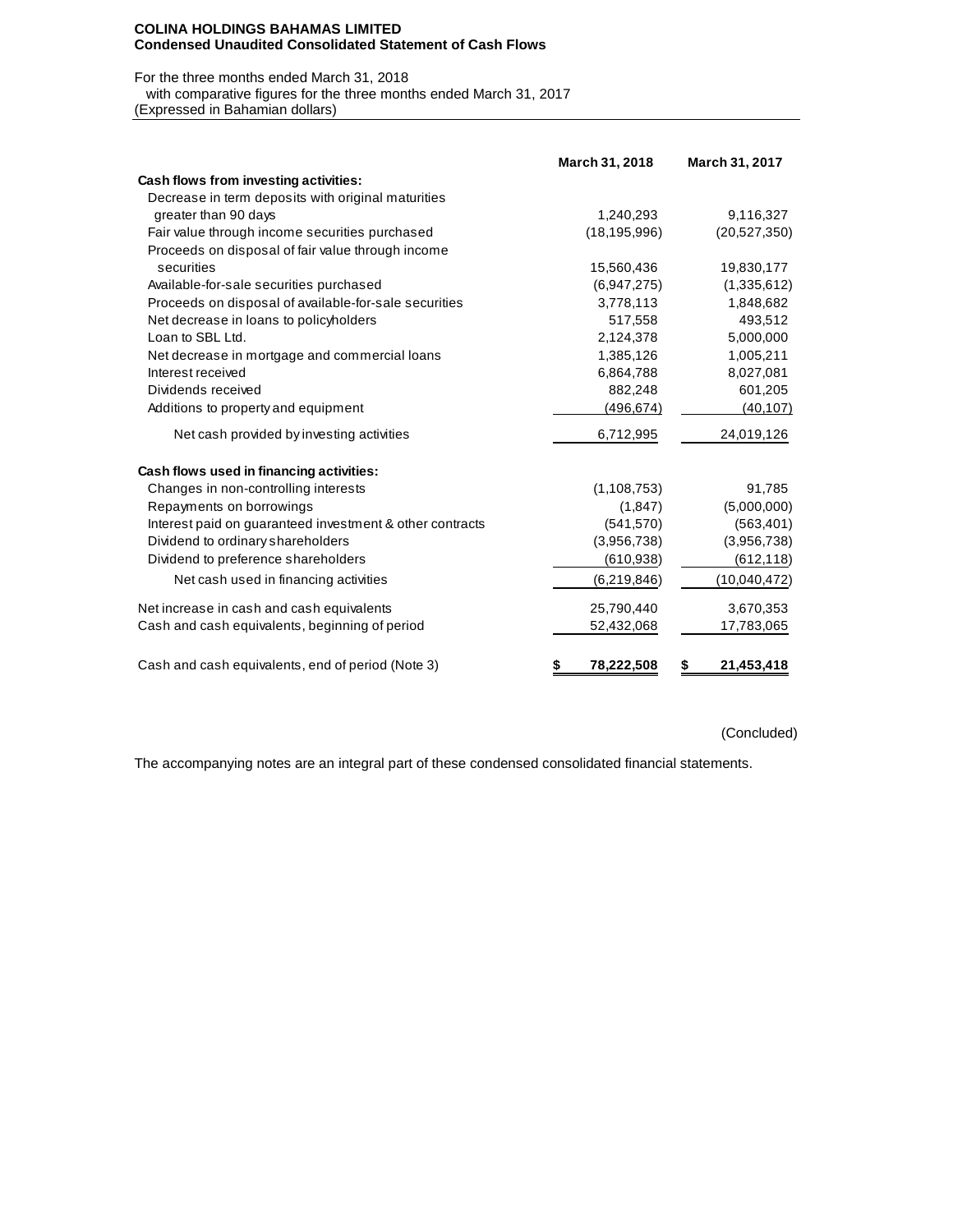For the period ended March 31, 2018 (Expressed in Bahamian dollars)

### **1. General Information**

Colina Holdings Bahamas Limited ("the Company") was incorporated under the laws of the Commonwealth of The Bahamas on July 6, 1993.

The Company acts principally as a holding company of its principal subsidiaries, Colina Insurance Limited ("Colina"), a wholly-owned life and health insurer incorporated in The Bahamas; Colina General Insurance Agents & Brokers Limited ("CGIA"), a wholly-owned general insurance agent and broker; and Colina Financial Advisors Ltd. ("CFAL"), a wholly-owned financial services company.

Colina is registered to operate as a life and health insurer in The Bahamas, The Cayman Islands, and The Turks and Caicos Islands. CGIA holds a dual registration as a general insurance broker and agent for operations in The Bahamas. CFAL is licensed as a broker dealer in The Bahamas.

The ordinary shares of the Company are listed on the Bahamas International Securities Exchange. At March 31, 2018 approximately 58.1% (2017: 58.1%) of the Company's issued ordinary shares were owned by AF Holdings Ltd. ("AFH") and 41.9% (2017: 41.9%) by the Bahamian public.

The registered office of the Company is located at Trinity Place Annex, Frederick and Shirley Streets, P.O. Box N-4805, Nassau, The Bahamas and its principal place of business is located at 308 East Bay Street, P.O. Box N-4728, Nassau, The Bahamas.

### **2. Significant Accounting Policies**

The consolidated financial statements have been prepared in accordance with International Financial Reporting Standards ("IFRS") for interim financial information. Accordingly, they do not include all of the information and footnotes required by IFRS for complete financial statements. In the opinion of management, these unaudited condensed consolidated financial statements reflect all adjustments (consisting of normal recurring accruals) considered necessary for a fair presentation of the Company's financial position and results of operations as at the end of and for the periods presented. All significant intercompany accounts and transactions have been eliminated from these statements. The preparation of unaudited condensed consolidated financial statements in conformity with IFRS requires management to make estimates and assumptions that affect the reported amounts of assets and liabilities and disclosure of contingent assets and liabilities at the date of the financial statements and the reported amounts of revenues and expenses during the reporting period. Actual results could differ from these estimates.